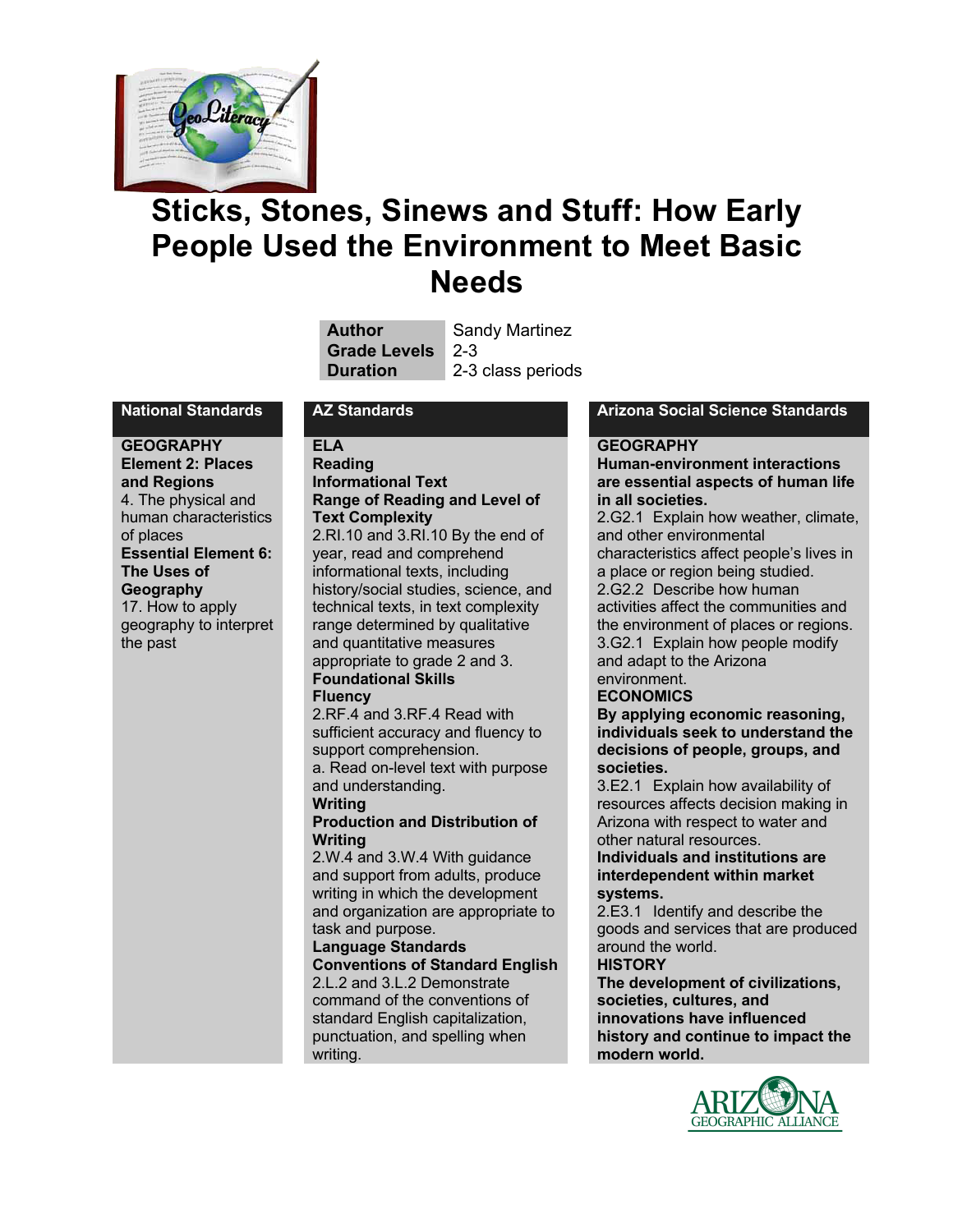2.H1.1 Explain how individuals can make contributions to a civilization and/or culture in place or region studied.

2.H1.3 Examine developments from the civilization and/or culture in place or region studied.

3.H1.1 Utilize a variety of sources to construct a historical narrative exploring Arizona's cultures, civilizations, and innovations.

| <b>SIOP Elements</b>            |                             |                        |  |
|---------------------------------|-----------------------------|------------------------|--|
| <b>Preparation</b>              | <b>Scaffolding</b>          | <b>Grouping Option</b> |  |
| <b>Adapting content</b>         | <b>Modeling</b>             | <b>Whole class</b>     |  |
| <b>Linking to background</b>    | <b>Guided practice</b>      | <b>Small groups</b>    |  |
| <b>Linking to past learning</b> | <b>Independent practice</b> | <b>Partners</b>        |  |
| Strategies used                 | <b>Comprehensible input</b> | Independent            |  |
| <b>Integrating Processes</b>    | <b>Application</b>          | <b>Assessment</b>      |  |
| <b>Reading</b>                  | <b>Hands on</b>             | <b>Individual</b>      |  |
| <b>Writing</b>                  | <b>Meaningful</b>           | <b>Group</b>           |  |
| <b>Speaking</b>                 | <b>Linked to objectives</b> | <b>Written</b>         |  |
| Listening                       | <b>Promotes engagement</b>  | Oral                   |  |

#### **Arizona English Language Proficiency Standards**

#### **Speaking and Writing**

Standard 3 By the end of each language proficiency level, an English learner can speak and write about grade appropriate complex literary and informational texts and topics. B-3 compose informational text that includes details to develop a topic while using appropriate conventions.

### **Overview**

In order to survive, early people needed to know the world around them. They needed to know where to find plants with edible fruits, nuts, and berries; when cacti blossomed and bore fruit; how to build a shelter, make clothing, and hunt and fish; and how to create tools and weapons – all by using the resources around them.

### **Purpose**

In this lesson, children will learn how early peoples used the materials available in their environment to meet their needs. By having students conduct a gathering of artifacts, students will gain insight into the possible ways of how early people were able to survive. This lesson contains strategies teaching for diverse learners (ELLs).

### **Key Vocabulary**

**ancient** – very old, early **edible** - something that can be eaten

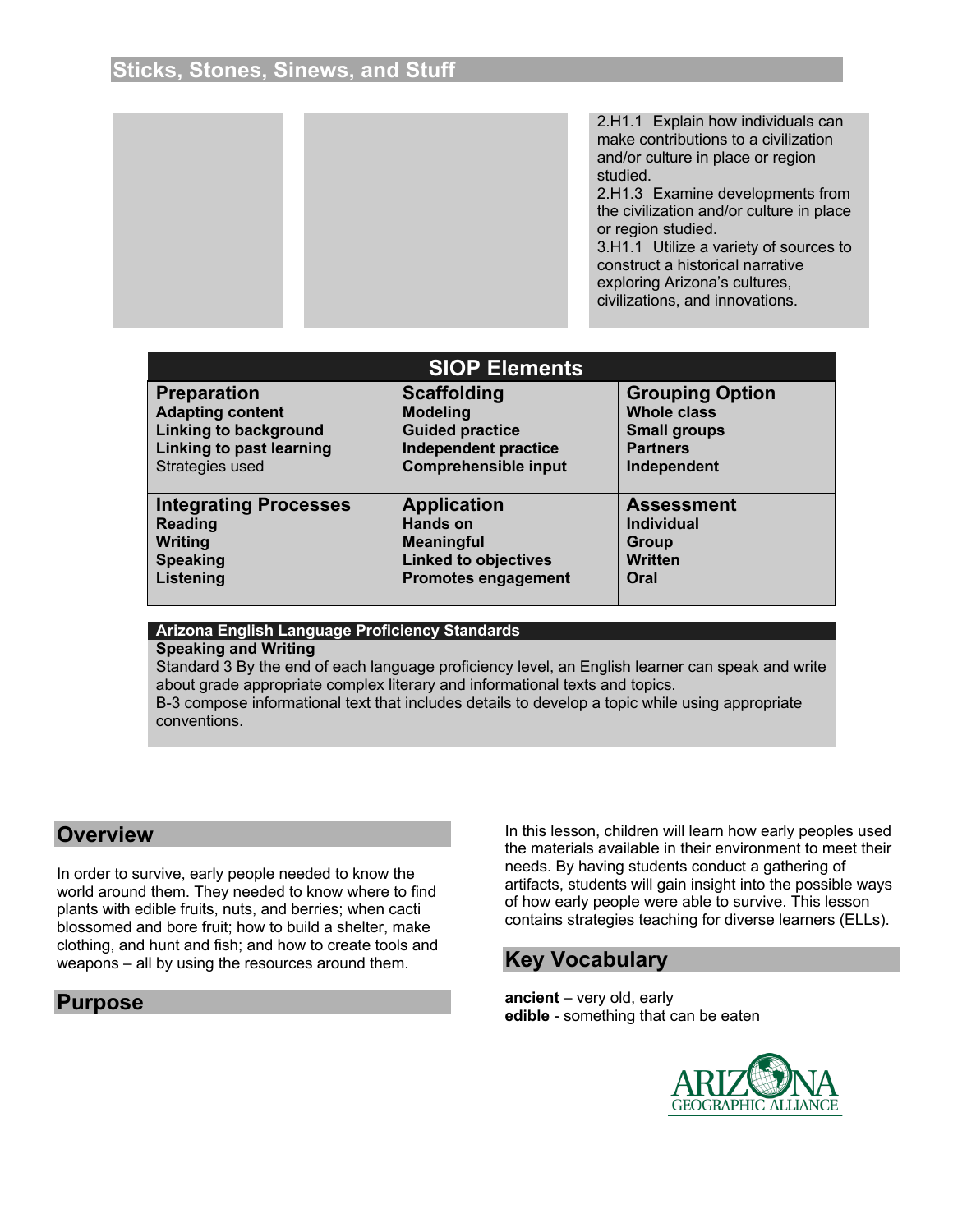**sinews** – string-like material that holds bones together in an animal

**environment** – the world around you

## **Materials**

- § "Sticks, Stones, Sinews, and Stuff" book
- Raffia or string
- Rubber gloves and grocery sacks for collecting campus materials
- Chart paper
- Markers, crayons, paints, or colored pencils

## **Objectives**

Students will be able to:

- Write a caption of one to two sentences to explain their pictures.
- Read and illustrate the book, "Sticks, Stones, Sinews and Stuff."

## **Procedures**

*Background Knowledge: Students have been studying the early people of their geographic region.*

### **SESSION ONE**

*Before class, have at least 2 sheets of chart paper attached to the wall. One will be headed with My Needs for Survival. The second sheet of chart page will be Early Peoples' Needs for Survival.*

- 1. Introduce the lesson by brainstorming students' basic needs with them and write responses on chart paper. Be sure to discuss the differences between wants and needs. What do they REALLY need to survive? **(Preparation: Links to past learning)**
- 2. Then talk about what they think early people needed. Ask questions such as: "Could they go to the drinking fountain if they were thirsty? Could they go to the grocery store when they were hungry? Why couldn't they have pizza? What if they were cold or hot?" **(Grouping: Whole class; Preparation: Links to past learning)**
- 3. Direct students to discuss with a partner the items that would be necessary for hunting, gardening, and sewing clothing. Have partners share out their ideas. Record student ideas on the chart paper. **(Application: Hands on, promotes engagement; Grouping: Partners)**
- 4. Distribute or project the Vocabulary Cards definition only. **(Grouping: Whole group**
- 5. Ask for students to assist you in illustrating the definitions with the vocabulary. Post vocabulary on the word wall. **(Application: Hands on, promotes engagement**)
- 6. Review the concept of natural resources. Have students look at the Environment Vocabulary Card. Have students name the natural resources they see in the card. **(Scaffolding: Modeling)**

### **SESSION TWO**

- 1. Review the vocabulary from Session One and the idea of needs of early people written on the chart paper. (**Preparation: links to past learning)**
- 2. Explain that there will be a need for string or some type of cordage in order to accomplish these tasks. Ask how they think string was "invented." Project the Vocabulary Card for sinew. Discuss how the sinew was part of the animal and not discarded but used. (**Preparation: links to past learning, Scaffolding: Comprehensible input)**
- 3. Use decoding strategies necessary for comprehension and have students read the chart papers aloud. **(Scaffolding: Comprehensible input)**
- 4. Tell the students that they are now going to use their environment to gather materials for survival. Distribute rubber gloves to half of the students and grocery store sacks to the other half of the class. Have students pair up (one with gloves, one with sack).
- **5.** Exit the classroom and go for a walk around campus and collect "stuff." **(Application: Hands-on)**
- 6. Upon the return to the classroom, have students think of ways the "stuff" they collected can be used and how many ways they see string being used in their collected items or string could be used to make the collected items into new items. **(Scaffolding: Comprehensible input)**

### **SESSION THREE**

*Prior to this session, copy several pages of the book, "Sticks, Stones, Sinews and Stuff," on chart paper or project it as a Word document that can be edited with student ideas such as inserting images from the internet. Have "Sticks, Stones, Sinews and Stuff," books made for the students by classroom volunteers so precious class time is not taken by constructing the books.* 

1. Review vocabulary and important information they learned in the last session. Write the words: food,